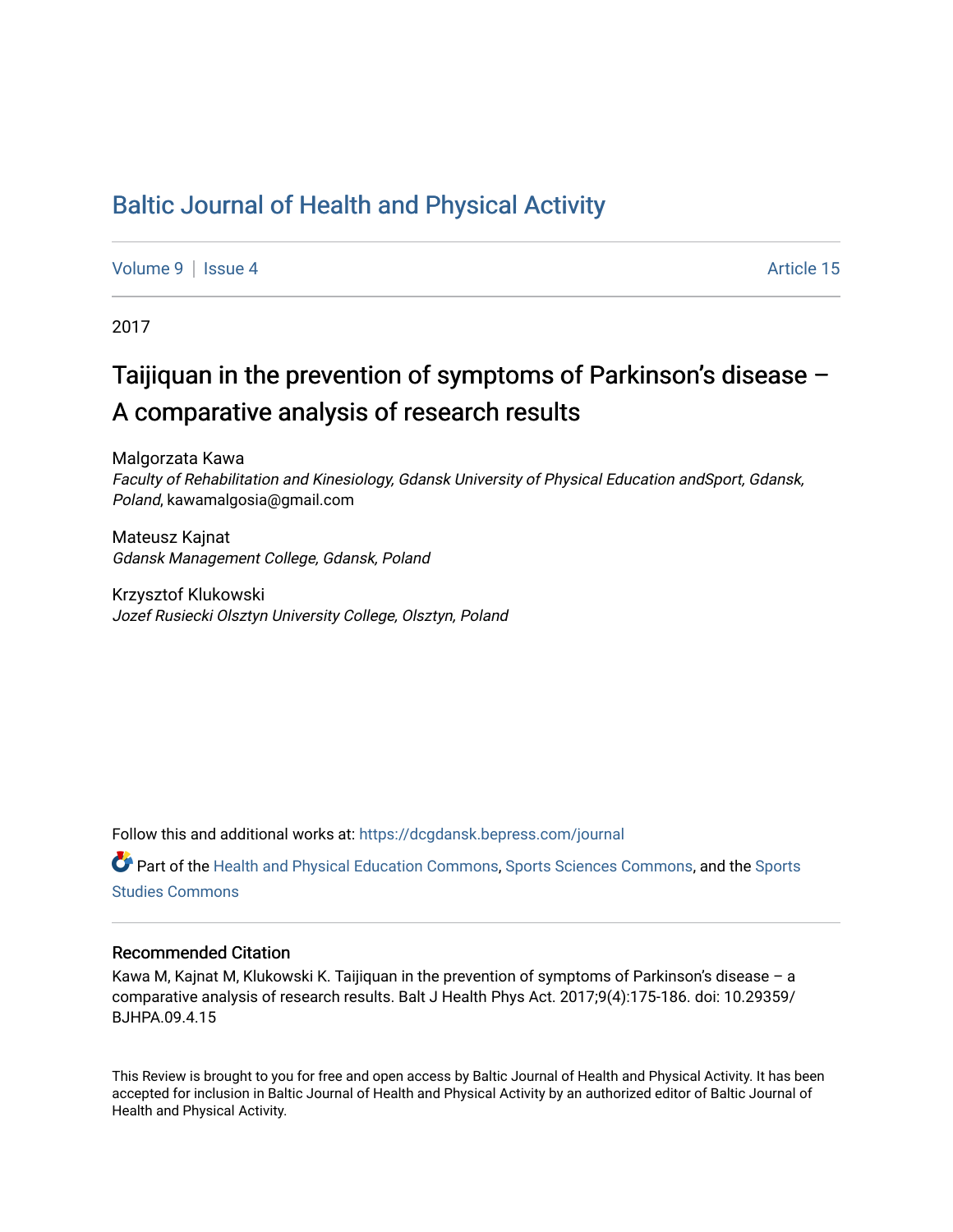**Authors' Contribution: A** Study Design **B** Data Collection **C** Statistical Analysis **D** Data Interpretation **E** Manuscript Preparation **F** Literature Search **G** Funds Collection

# **Taijiquan in the prevention of symptoms of Parkinson's disease – a comparative analysis of research results**

### **Małgorzata Kawa1 ABDEF, Mateusz Kajnat2 ABDEF, Krzysztof Klukowski3 DF**

- <sup>1</sup> Faculty of Rehabilitation and Kinesiology, Gdansk University of Physical Education and Sport, Gdansk, Poland
- 2 Gdansk Management College, Gdansk, Poland
- 3 Józef Rusiecki Olsztyn University College, Olsztyn, Poland

| abstract |  |  |
|----------|--|--|
|          |  |  |

The primary symptom in Parkinson's disease (PD) is a progressive disorder of motor functions. Despite constant pharmacological treatment, the patient's daily functioning ability diminishes, leading to deterioration in the quality of life. Clinical and experimental studies show that systematic use of physical exercise delays the build-up of motor impairments in Parkinson's disease by prolonging patients' functional independence and thereby improving their quality of life. Systematic physical activity, such as resistance, balance, and stretching exercises (elements of aerobics, Nordic walking, dance, tai chi, or the use of Taijiquan martial arts), is considered as possibly useful therapy in symptomatic treatment of PD.

 In this paper, based on available literature, it was shown that thanks to appropriately selected Taijiquan techniques (Chinese martial arts and movement) can significantly improve the quality of life of people with PD, improve their mobility, and hence reduce the incidence of falls. However, it should be remembered that it could only be part of therapy, in the prevention and treatment of PD symptoms, and not create it.

 Access to the literature of the subject, which is largely in Chinese, may constitute a limitation of this study.

**Key words** Parkinson's disease, movement, treatment, Taijiquan

#### **article details**

| <b>Article statistics</b>    | Word count: 4,444; Tables: 0; Figures: 2; References: 35                                                                                                                                                                                                                                                                                                                                                                                                                                                                                                                                                                                                                                                                                                                                                                                                      |
|------------------------------|---------------------------------------------------------------------------------------------------------------------------------------------------------------------------------------------------------------------------------------------------------------------------------------------------------------------------------------------------------------------------------------------------------------------------------------------------------------------------------------------------------------------------------------------------------------------------------------------------------------------------------------------------------------------------------------------------------------------------------------------------------------------------------------------------------------------------------------------------------------|
|                              | Received: February 2017; Accepted: October 2017; Published: December 2017                                                                                                                                                                                                                                                                                                                                                                                                                                                                                                                                                                                                                                                                                                                                                                                     |
| <b>Full-text PDF:</b>        | http://www.balticsportscience.com                                                                                                                                                                                                                                                                                                                                                                                                                                                                                                                                                                                                                                                                                                                                                                                                                             |
| Copyright                    | © Gdansk University of Physical Education and Sport, Poland                                                                                                                                                                                                                                                                                                                                                                                                                                                                                                                                                                                                                                                                                                                                                                                                   |
| Indexation:                  | Celdes, Clarivate Analytics Emerging Sources Citation Index (ESCI), CNKI Scholar (China National Knowledge<br>Infrastructure), CNPIEC, De Gruyter - IBR (International Bibliography of Reviews of Scholarly Literature in<br>the Humanities and Social Sciences), De Gruyter - IBZ (International Bibliography of Periodical Literature in<br>the Humanities and Social Sciences), DOAJ, EBSCO - Central & Eastern European Academic Source, EBSCO -<br>SPORTDiscus, EBSCO Discovery Service, Google Scholar, Index Copernicus, J-Gate, Naviga (Softweco, Primo<br>Central (ExLibris), ProQuest - Family Health, ProQuest - Health & Medical Complete, ProQuest - Illustrata: Health<br>Sciences, ProQuest - Nursing & Allied Health Source, Summon (Serials Solutions/ProQuest, TDOne (TDNet),<br>Ulrich's Periodicals Directory/ulrichsweb, WorldCat (OCLC) |
| <b>Funding:</b>              | This research received no specific grant from any funding agency in the public, commercial, or not-for-profit<br>sectors.                                                                                                                                                                                                                                                                                                                                                                                                                                                                                                                                                                                                                                                                                                                                     |
| <b>Conflict of interest:</b> | Authors have declared that no competing interest exists.                                                                                                                                                                                                                                                                                                                                                                                                                                                                                                                                                                                                                                                                                                                                                                                                      |
| <b>Corresponding author:</b> | Dr Małgorzata Kawa, Faculty of Rehabilitation and Kinesiotherapy, Gdansk University of Physical Education and<br>Sport; 80-336 Gdańsk, Poland, ul. K. Górskiego 1; Phone: +4858 554-72-51, e-mail: kawamalgosia@gmail.com                                                                                                                                                                                                                                                                                                                                                                                                                                                                                                                                                                                                                                     |
| <b>Open Access License:</b>  | This is an open access article distributed under the terms of the Creative Commons Attribution-Non-commercial<br>4.0 International (http://creativecommons.org/licenses/by-nc/4.0/), which permits use, distribution, and<br>reproduction in any medium, provided the original work is properly cited, the use is non-commercial and is<br>otherwise in compliance with the license.                                                                                                                                                                                                                                                                                                                                                                                                                                                                          |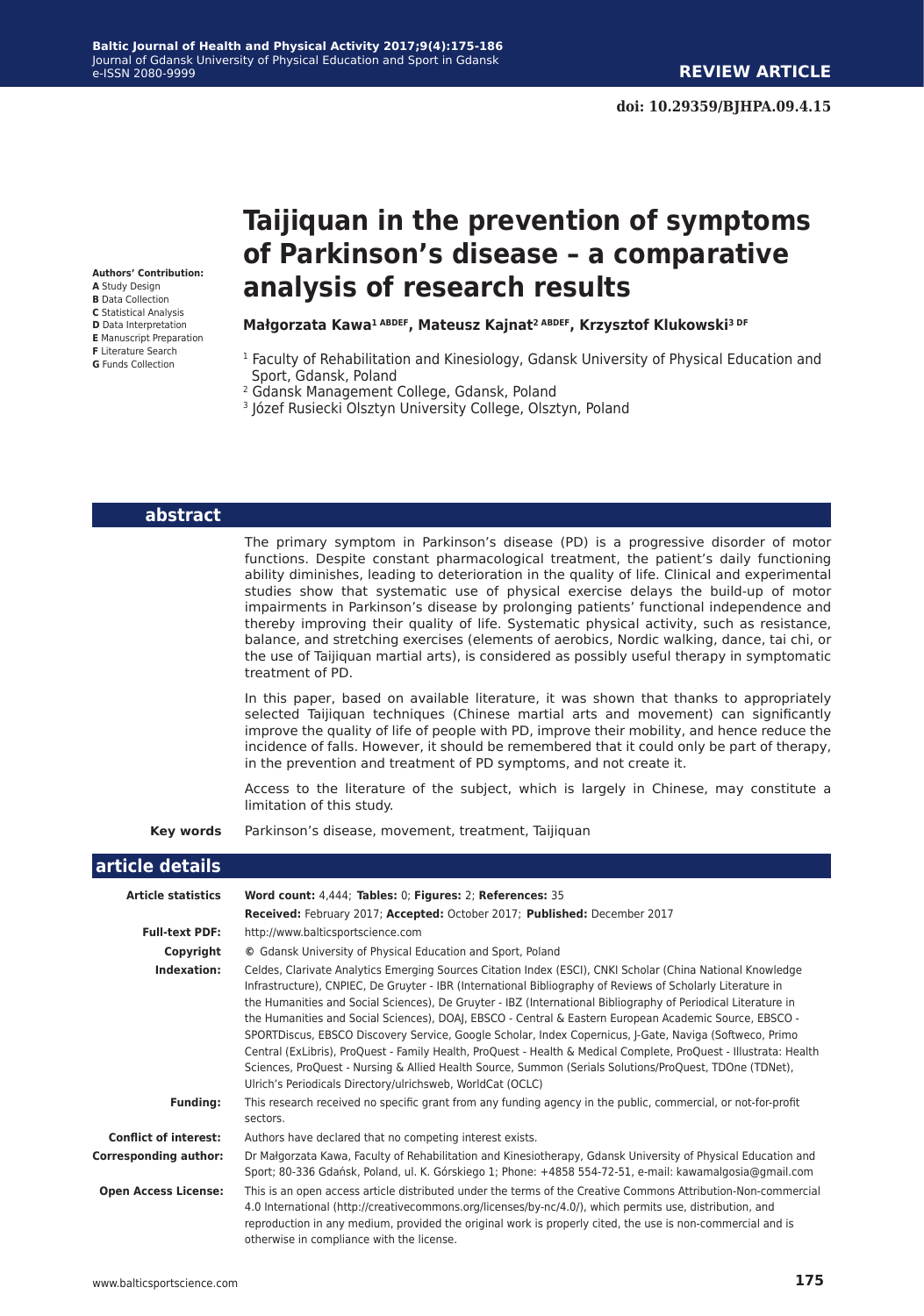### **introduction**

Parkinson's disease (Lat. *paralysis agitans*) was first described in 1817. It is a disease of the nervous system, caused by a gradual disappearance of nerve cells in some regions of the brain [1], and it belongs to neurodegenerative diseases. Parkinson's disease is called a spontaneous disease, the underlying cause of which is the genetic conditioning and the influence of external factors, e.g. substances present in the environment, in food or arising during infections and other diseases [2, 3]. It is important to distinguish between the cause of the disease and its mechanisms, which are the basis for the disease and its symptoms [4]. Due to an undefined cause, the nerve cells responsible for the production of dopamine, which is the main catechol neurotransmitter in the brain, are damaged (Figure 1). By stimulating specific receptors, dopamine participates in the regulation of such processes as interpreting emotional stimuli, learning and remembering, maintaining posture and moving around [2]. Diagnosis is mainly based on a clinical examination and the presence of the disease symptoms, such as hand or leg tremor (mainly at rest), muscular stiffness, lack of balancing on the limbs (first on the side of the appearance of symptoms), slower movements and postural disorders, which are mainly manifested as the tilt of the figure forward – "stooping" [3].





Studies show that the prevalence of Parkinson's disease ranges from 120 to 180 per 100,000 people in the general population, which is 1.2 to 1.8 per mille. It is estimated that in Poland the number is about 80,000 people. Epidemiological studies indicate a slight predominance among men [4, 6].

A patient with Parkinsonism should lead an active lifestyle as long as possible and not quit professional work. Performing general improvement exercises, those improving defective posture, coordination and respiration, is recommended. The effort must always be adapted to the patient's current capabilities. One of the most important elements of the fight against symptoms of Parkinson's disease, in addition to pharmacological treatment, is systematic physical activity, which affects the relatively smooth functioning in the family environment and at work and also helps to adapt to new conditions arising from the disease [7, 8]. Such exercises affect the skeletal and the muscular systems; they restore self-confidence, increase self-esteem and help overcome psychophysical infirmity [9].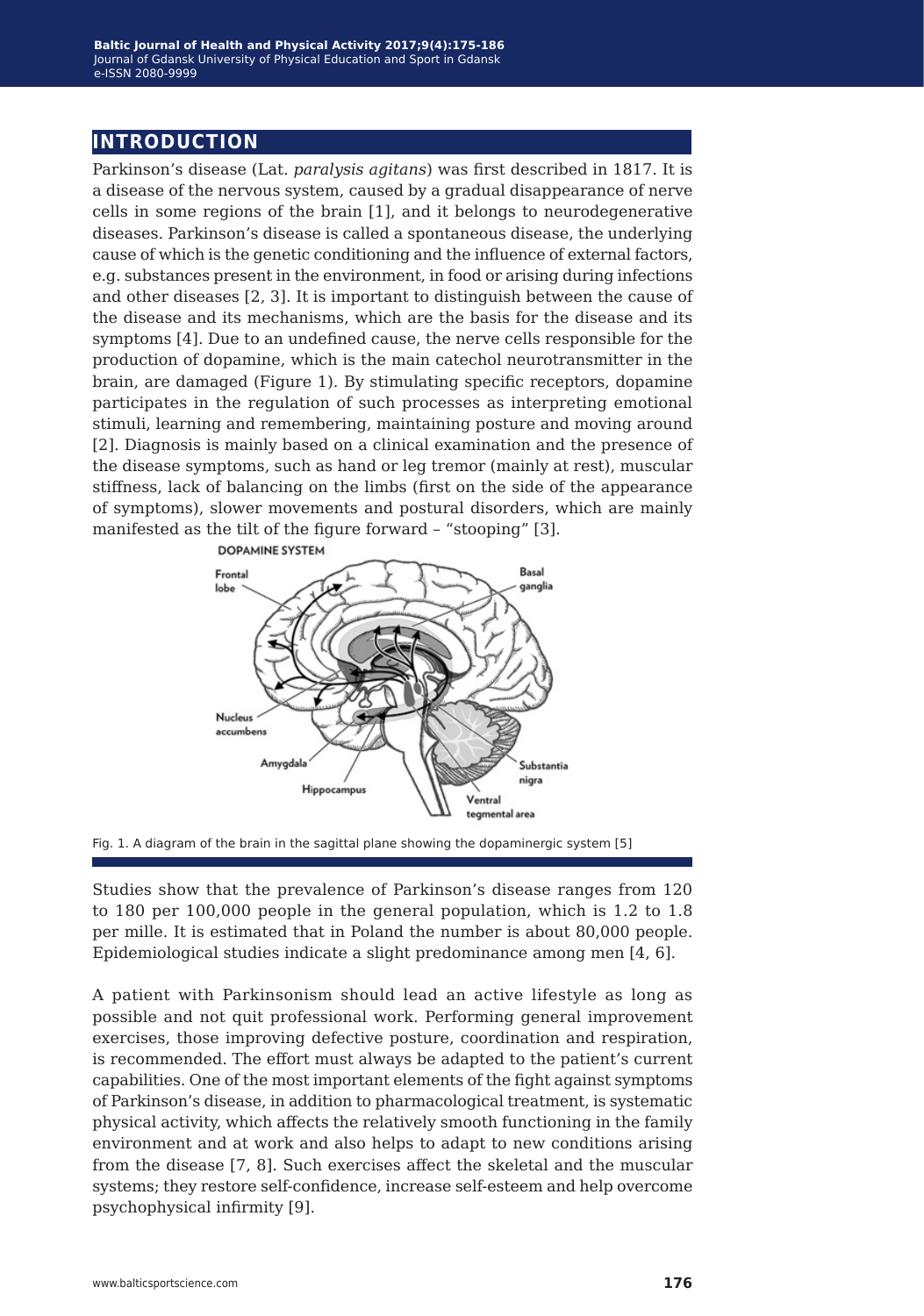In physical activity programs in people with Parkinson's disease, the emphasis should be on a variety of physical activities. Stretching exercises and those increasing the range of motion in joints, as well as exercises affecting postural stability are a very important element of the therapy. Abandoning them may result in declining fitness in basic life activities. Martial arts are increasingly used in the prevention of Parkinson's symptoms. Studies show an improvement in postural stability in patients with mild to moderate severity PD. Selected techniques with stretching and rotations using rhythmic shifts of the centre of gravity as well as harmonious and slow movements affect the increase in gait speed and the length of steps; they reduce the number of falls and improve the patients' mobility [10, 11].

## **taijiquan as a philosophy and martial art**

Taijiquan is a Chinese martial art and movement [12]. There are many ways of spelling this expression, e.g. taiji ortaichi. It means "the highest peak", but the original translation is "the top of the roof, causing one part to be darkened and the other illuminated". In turn, the expression "Taiji" with the addition of the "quan" element, also recorded as "chuan", means "taiji fist", a martial art based on the concept of taiji [13].

There are many Taijiquan varieties or styles; however, each of them has the same roots. Historically, it is derived from the concept of the existence of Yin and Yang, which was first described by Laotse in the book *Dao De Jing* in the 4th century BCE and in 1122 BCE, in the *Book of Changes* (*YiJing*). The exact way in which this concept gave birth to Taijiquan is unknown [14].

An essential element of the Taijiquan philosophy is the existence of energy – Qi. According to the general definition, it is universal energy, including heat, light and electromagnetic energy. The narrow definition speaks of the energy flowing in the human body. It is believed that Qi circulating in the body is inherently bioelectric [12]. When practicing Taijiquan, positions and their sequences should be selected in such a way that the Qi energy can freely flow in energy channels, the so-called meridians (see Fig. 2).

In Taijiquan training, all methods of shaping endurance are used. An example is the continuous method, both monotonous and variable, to improve the longterm (aerobic) strength. The intermittent method, both repetitive and interval, is equally popular.

Strength training in Taijiquan is carried out in accordance with the methods described above. Training with one's own body weight and doing low positions, one can train to the limit of one's capablities or this can be a short-term effort. It should be remembered that the difficulty in training with one's own body weight mainly lies in the position taken during the performed exercise. In Chinese martial arts, the choice of positions is huge; hence, the degree of difficulty varies. Therefore, they can be adapted to the appropriate strength training techniques. Resistance training in which a training partner functions as resistance is an equally popular way to develop strength in Taijiquan. Resistance exercises combined with other exercises improve muscle strength, influence postural disorders, reduce the incidence of falls and slowing down of movement, and improve the quality of life [15, 16, 17, 18].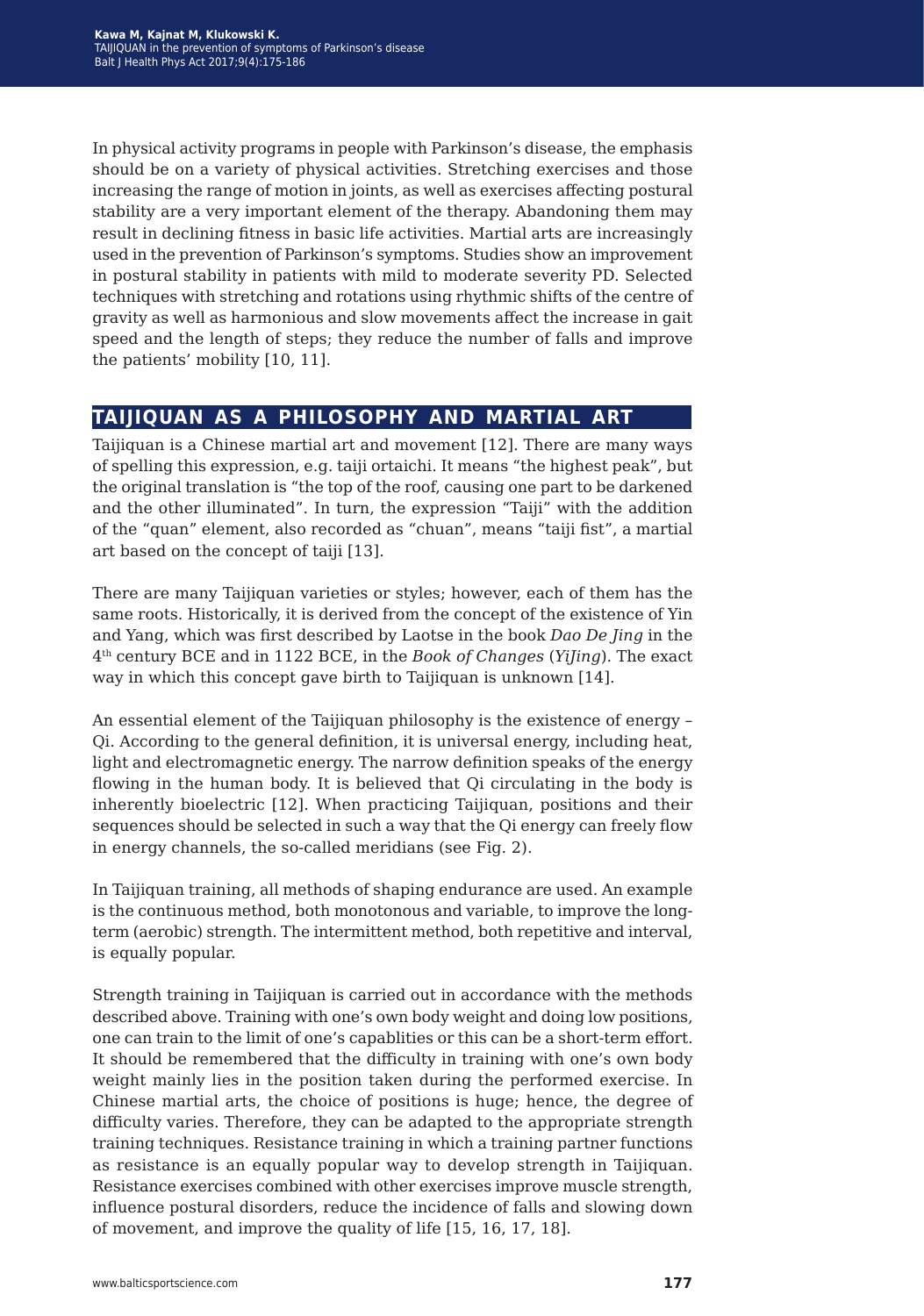



Flexibility means the ability to move in the maximum range (maximum amplitude). When it comes to shaping flexibility in people who can do active exercises, passive exercises are pointless [19]. In training flexibility in martial arts, both static (bridges, splits) and ballistic training (circling, kicks, and swings) are used [14].

In Taijiquan training, creativity is of great importance [14]. An adept must show initiative in practical actions. He should be able to find a way out of different situations based on the knowledge gained from previous trainings. This is important during free fight training. Work is more difficult because it is done in changing conditions, and one should constantly focus on finding the best solution to get out of trouble [12].

Just like in martial arts training, in Parkinson's disease falls are very common and dangerous. Therefore, balance skills and ability to shape it play a very important role both in Taijiquan and in Parkinson's disease. Both in rehabilitation and in Taijiquan training, exercises that shape protective reactions are conducted in parallel to balance exercises [19].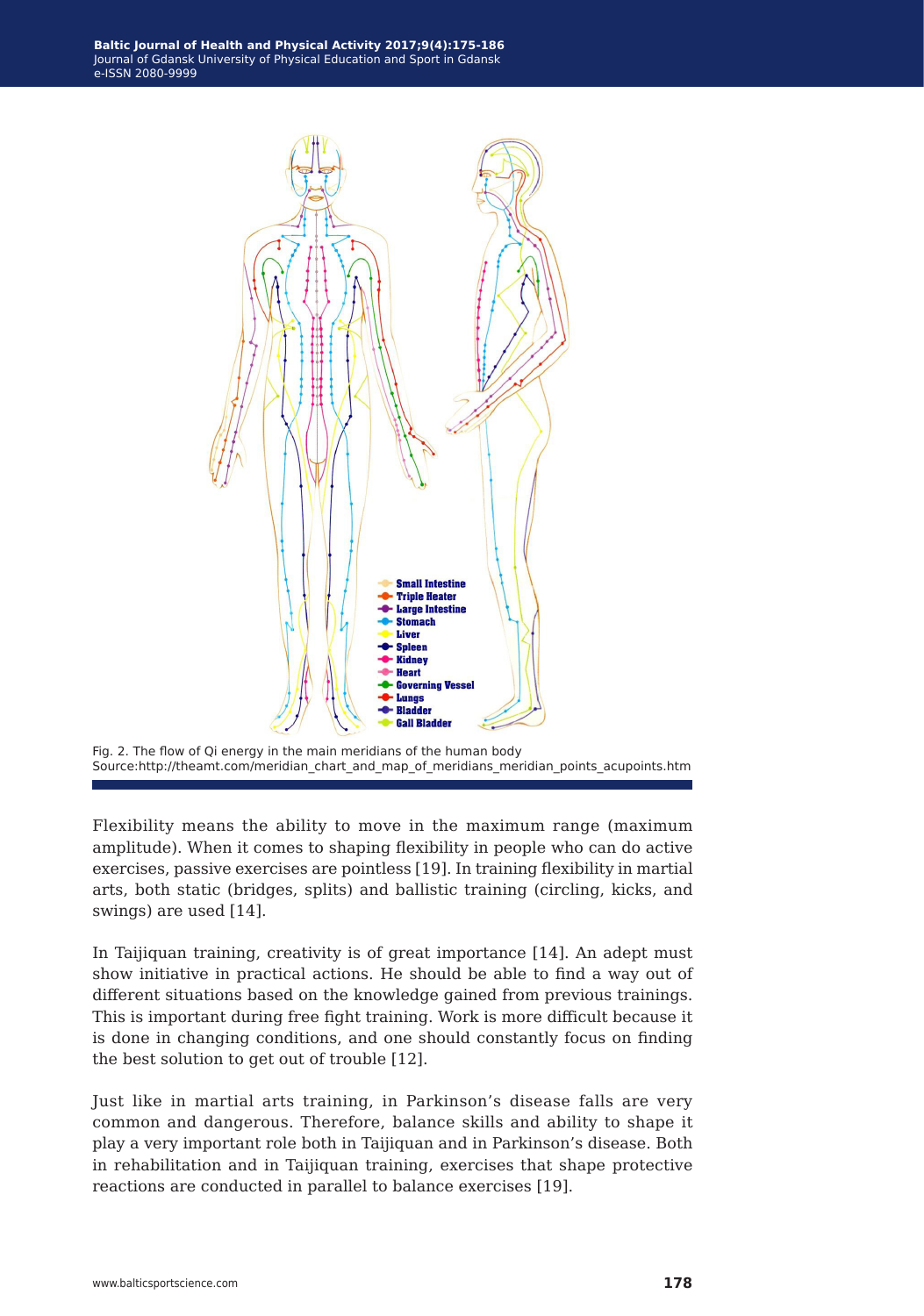## **training with the application of taijiquan techniques in patients with parkinson's disease in the light of research**

In 2005, Venglar [20] conducted a study on the impact of Taijiquan training on people suffering from Parkinson's disease. He analysed two subjects in one group practicing the Yang style. Participant "A" had suffered from Parkinson's for 20 years and in the Hoehn and Yahr scale he suffered from the  $2<sup>nd</sup>$ stage of the disease, while in participant "B" the disease had been diagnosed 5 years before the test and, according to the above-mentioned scale, the stage of the disease was defined at 2.5. For two months, 60-minute trainings were conducted once a week. In addition, the patients were encouraged to take individual trainings lasting up to 90 minutes per week, and they were provided with additional materials in the paper or audio-visual form. All tests carried out on patients took place before and after the program, as well as after a month and two months of observations.

In the test of stretching, an improvement was noted in both participants. Unfortunately, there is no information on the type of test used in the study. Time in the test "get up and go" after two months since the end of the intervention only improved in participant "A". Both participants improved their balance on the ABC (Activities-Specific Balance Confidence) scale: participant "A" from 31% to 51% and participant "B" from 72% to 78%. Unfortunately, the study was poorly designed. There was no accurate information on the results of all tests, and the number of participants in the study was insufficient.

In 2006 Kluding and McGinnis [21] conducted a more precise study, unfortunately also only on two patients. Participant "A" had been sick for 4 years and was in the third stage of the disease, while participant "B" had been ill for 3 years and suffered from the second stage. The intervention was divided into three one-month parts. During the first month, physiotherapists conducted classes aimed at improving balance. The trainings took place twice a week and lasted 60 minutes. In the second month, patients started training in open fitness centres, supervised by qualified instructors. Taijiquan sessions began in the third month of intervention. Twice a week physiotherapists conducted classes whose duration was not specified. Four movements of the Beijing Taijiquan style, based on the Yang family style, were practiced, such as "beginning" (Taiji Qi Shi), "parting wild horse's mane" (Ye Ma Fen Zong) or "grasp sparrow's tail" (Lan Que Wei) with the right and the left upper limb. Patients were evaluated before and after the program, and for 8 months afterwards. Unfortunately, the observation for 8 months after the program consisted only of a phone conversation.

Patients showed a significant improvement in limb strength and balance. Due to improved balance, an increase in the functional range, a decrease in the "get up and go" test time and an increase in the Berg balance test score were noted. It is worth noting that after 8 months, participants were still physically active. Unfortunately, due to a combination of three interventions, it is impossible to determine exactly what effect Taijiquan training itself had on the patients.

The next study of the impact of Taijiquan on patients suffering from Parkinson's disease was conducted in 2007 by Li et al. [22]. The basic training program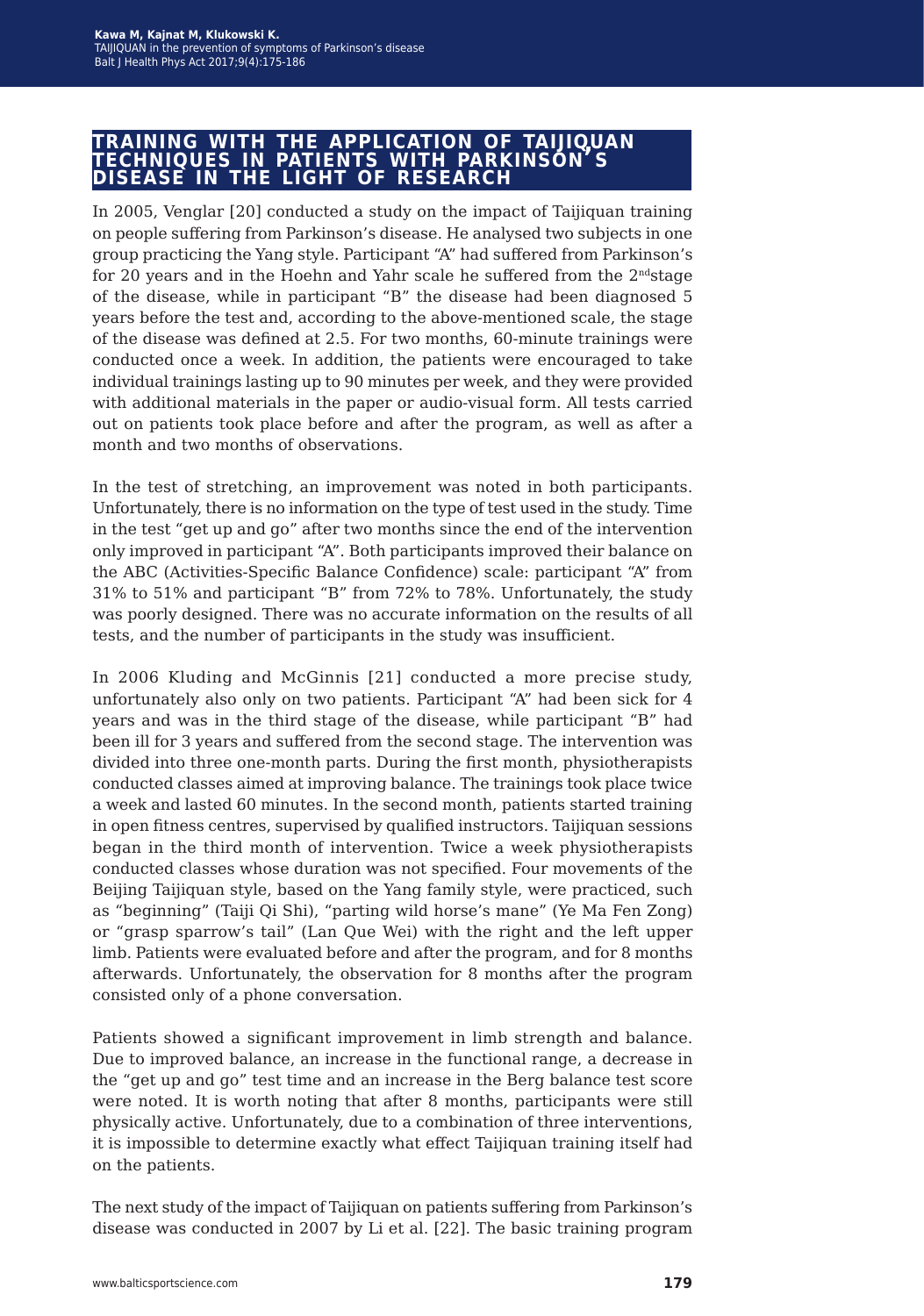consisted of six parts of the form based on the traditional Yang style. These movements were as follows: "waving with hands in the clouds (right and left hand)" (Zuo / You Yun Shou), "parting wild horse's mane" (Ye Ma Fen Zong), "step up, punch down" (Jin Bu Zai Chui), "twin fists strike opponent's ears" (Shuang Feng Guan Er), "repulse the monkey" (Nian Hou), "grasp sparrow's tail (right and left hand)" (Zuo / You Lan Que Wei). A training session lasted 90 minutes and consisted of a warm-up, learning the basic forms of Taijiquan and the cool-down after the training. 17 patients participated in the study. The average time of illness was 3.7 years. 12 participants had the  $1<sup>st</sup>$  stage of the disease, 4 people suffered from the  $2<sup>nd</sup>$  stage, and 1 from the  $3<sup>rd</sup>$  stage. The intervention lasted for a week during which five trainings took place.

The evaluation of the results was divided into subjective and objective. The first one included interviews with patients. They felt that the exercise program contributed to improving their balance and confidence in their body. They also enjoyed the short intervention time. Objective evaluation included physical tests. Fast walking time at a distance of 50 feet (15.24 meters) improved by 14%. Similarly improved was the "get up and go" test result. The functional range improved by 13% compared to the initial test. The results of all tests were collected 1 or 2 days before the start of the intervention and 1 day after the end of the study. Unfortunately, the unification of the whole group made the results unreliable, and the short time of the research limited the final findings.

A year later Hackney and Earhart [23] conducted a study with one blind group, which significantly improved its credibility. The intervention group involved 17 people training a shortened Yang style, consisting of the first and second circle. These were people in the second stage of the disease suffering from the disease for 8.7  $\pm$ 4.7 years. The control group involved 16 people at the same stage of the disease, whose disease duration was  $5.5 \pm 3.3$  years. A total of 20 training sessions were conducted over 13 weeks. The trainings took place twice a week and lasted 60 minutes. The subjects were at least 40 years old, able to stand for 30 minutes and walk at least 3 meters without assistance. They were diagnosed with an idiopathic form of Parkinson's disease.

In Berg's balance test, the Taijiquan group showed greater improvement than the group without intervention. They also showed improvement in the UPDRS scale, in the third part concerning the examination of the musculoskeletal system. Compared to the control group, people practicing Taijiquan showed slight changes in the "get up and go" test and during a 6-minute walk. This group also improved the gait profile, the length of step and the speed of walking backwards. None of the groups showed improvement in the test of standing on one leg and walking forwards. The gait characteristics were examined with a use of five-meter instrumentation – a computerized walkway. Participants were asked to walk forward and backward at a normal pace, doing three trials in each direction. The result was the average of the obtained results. After the intervention, all active participants completed a questionnaire. In this subjective study, most of the participants practising Taijiquan reported that they were satisfied with their participation in the program and noticed improvement in their physical fitness. All participants were evaluated by specialists who did not participate directly in the research by watching tests in video recordings. Four participants from the intervention group did not complete the research. One withdrew in the  $4<sup>th</sup>$  week due to hospitalization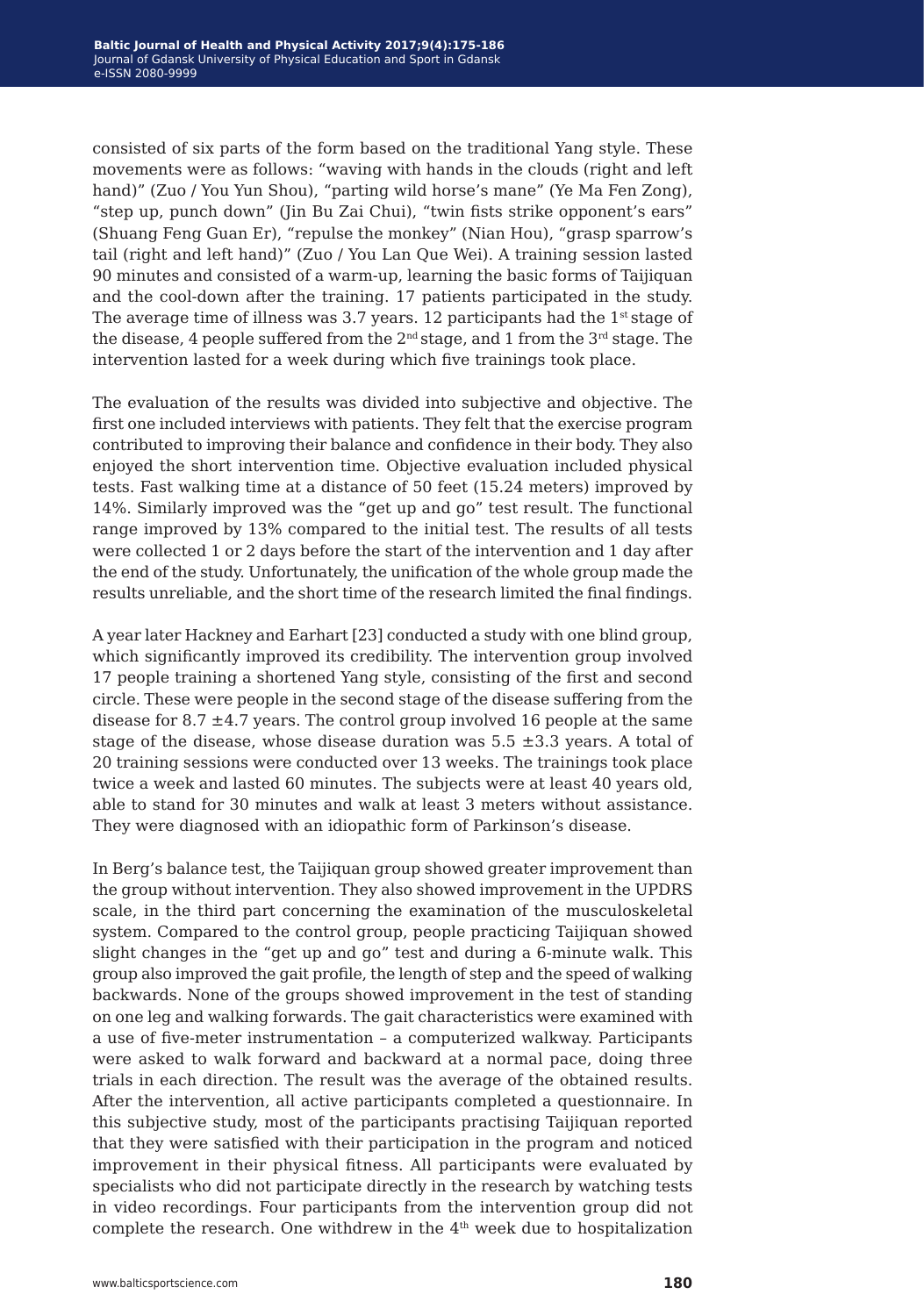unrelated to the topic, and one withdrew after 5 weeks citing low intensity of training. Two more participants had a problem with transport and did not complete the whole training cycle, appearing only sporadically every few days. At the end of the study, there were 13 people in each group. Final results apply only to these 26 people. It should be noted that a longer study time could increase the benefits of Taijiquan training, such as the quality of gait and the frequency of falls.

In 2009, Hackney and Earhart [24] repeated the study of the effects of Taijiquan training on Parkinson's disease, comparing it with dance. Subjects were divided into four groups. In the first one, professional dance instructors conducted 30-minute waltz classes and the same number of foxtrot classes. This group comprised 17 people suffering from Parkinson's disease for 9.2  $\pm 1.4$  years, and the severity of the disease was 2 according to the Hoehn and Yahr scale. The second group attended tango classes. These were 14 people suffering for  $6.9 \pm 1.3$  years from 2.1 stage of the disease. The third group trained Taijiquan – 37 Yang style positions, according to Chen Man-Ch'ing. The group consisted of 13 people suffering from the disease for  $8.7 \pm 1.3$  years at stage 2. The last group was a control group of 17 people not subject to any intervention. The average time of the disease was  $5.9\pm1.0$  years with the stage of its severity at 2.2. The therapy lasted 13 weeks. The trainings took place twice a week and lasted 60 minutes. In total, there were 20 trainings sessions. The initial examination took place one week before the tests, and the final examination one week after the end of the tests.

There were no visible differences between the first and the last assessment in the waltz/foxtrot, Taijiquan and control groups. Based on PDQ-39 (39- Item Parkinson's Disease Questionnaire), the tango training group showed a significant improvement in mobility and in the quality of life. Unfortunately, for unknown reasons, 14 patients did not complete the study. The description of the study's randomization is unclear.

In 2011, Kim et al. [25] conducted a study of a 10-person group of people suffering from Parkinson's disease for  $40 \pm 28.9$  months at stage 2.95  $\pm 0.5$ . The basic intervention program was to teach 12 fundamental movements from the Yang Taijiquan style. In each 60-minute training session, these movements were repeated approximately six times. The sessions consisted of 10-minutewarm-up, 40-minute proper part and 10-minute post-workout cool-down. For rehabilitation purposes, easy to learn and execute items were selected. The intervention lasted 12 weeks and the trainings took place 3 times a week. Tests on patients were performed one week before the start of exercises and one week after the intervention.

In their study, Kim et al. focused on assessing the effect of Taijiquan on the change in the patients' centre of gravity. They performed an anterior-posterior (A-P) as well as medial-lateral (M-L) balance test. The displacement of the centre of gravity was described as the sum of the shift between the minimum and the maximum A-P or M-L. In the lateral deflection, it was ensured that the foot opposite to the direction of movement would not detach from the ground. A significant difference was found in the study of the deflection in the centre of gravity before and after Taijiquan training, in both planes. Participants manifested an improvement of 122% in the A-P deflection and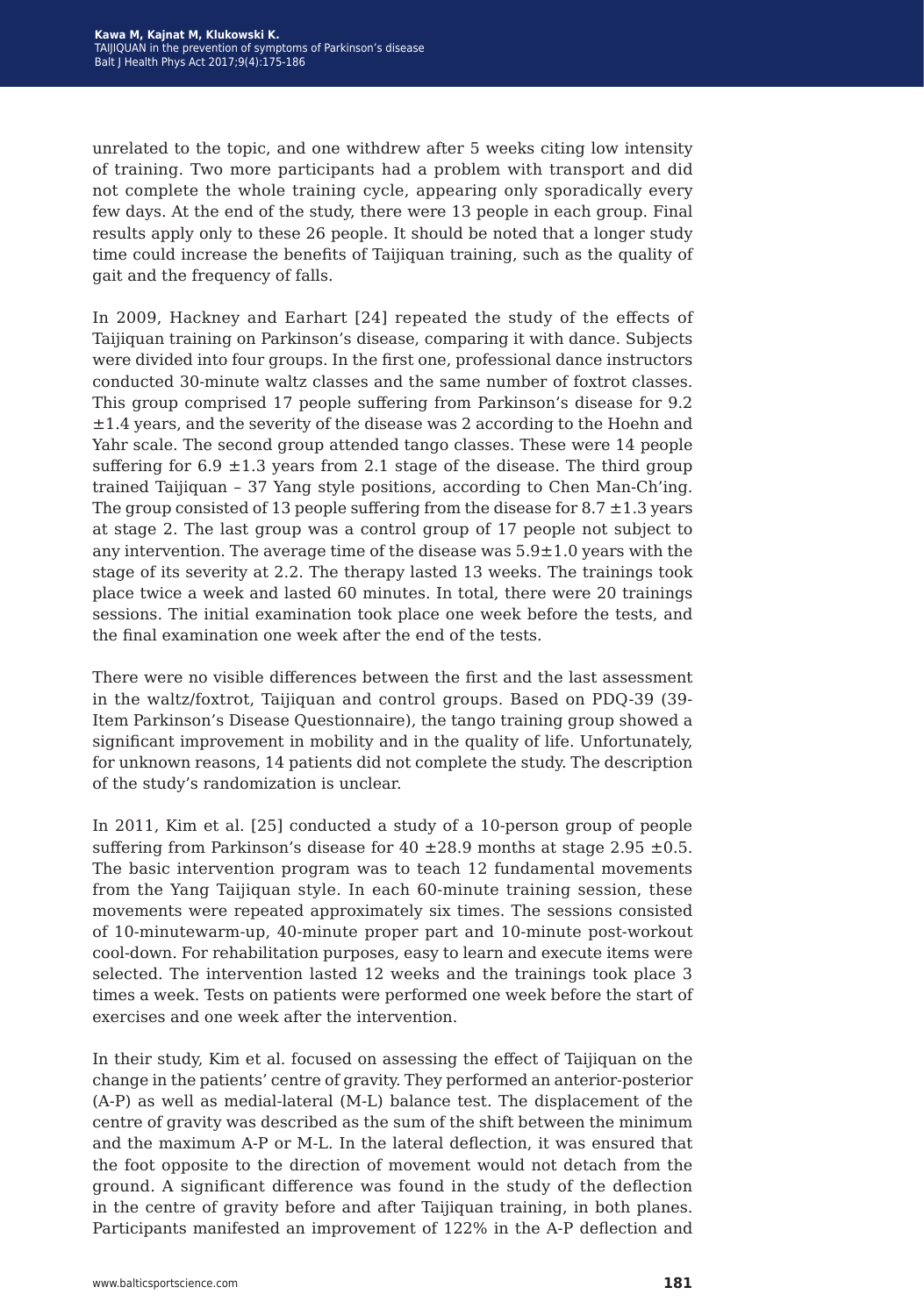130% in the M-L deflection compared to the initial test. Unfortunately, the study participants were recruited from communal housing facilities, which may not be representative of the entire population. They were few of them and the duration of the intervention was short. Participants were not observed after the intervention to check the permanence of changes that had taken place. It is also important that neither the time nor the quality of gait were studied after training. There was also no control group to compare the results with a non-Taijiquan group.

The effect of Taijiquan training on people suffering from Parkinson's disease in a group of 195 people was conducted in 2012 by Li et al. [26]. The patients were divided into three groups. In the first group, some movements integrated with the Yang style were practiced. The second group participated in trainings focused on strengthening muscles used for balance and walking. In the third group, low intensity exercises in standing and sitting positions were performed, mainly stretching. People in the first and the second groups suffered for  $8 \pm 9$ years and in the third group for  $6 \pm 5$  years. In 84% of the subjects the stage of the disease was 2 or more with a median of 2.5. The intervention lasted 24 weeks. The patients were tested at the beginning of the study, in the third and the sixth months of the study, and three months after the intervention. They practiced twice a week for 60 minutes; altogether 48 training sessions took place. The results of the study were divided into basic and secondary effects. The first one included postural stability indicators, such as limiting the initiated motion in order to move the centre of gravity without falling, as well as the directional control tested by comparing directed motion with free movement. The secondary effects included checking the length of the step and speed of walking, the "get up and go" test, UPDRS III and the number of falls. The Taijiquan group showed a slightly better improvement than the other groups in basic effects. They also showed better results than group 3 in secondary effects and surpassed group 2 in the step length and in the functional reach test. They also had a lower frequency of falls compared to the group training mainly stretching, but not compared to the group training muscle strength. The effects of Taijiquan maintained for 3 months after the intervention. Unfortunately, the study did not involve a blind group without intervention, so there is a risk of a placebo effect. The author did not explain why 19 participants did not complete the study and why there were no complete data regarding measurements in 10 participants. Due to the lack of a blind control group, it is difficult to assess the effectiveness of Taijiquan training.

In 2013, Amano et al. [27] conducted two randomized studies on 45 people with control groups. In the first project, the Taijiquan group consisted of 12 people who practiced the first 8 movements of the shortened form of the Yang style. These were people suffering from Parkinson's disease for  $7 \pm 7$  years at the severity stage of 2.3  $\pm$ 0.4. The control group consisted of 9 people who practiced Qigong where they learned meditation and controlling "Qi" energy. They suffered from the disease for 2.2  $\pm$ 0.4 years, and the disease severity was around 2.2  $\pm$ 0.4. In the second project, the Taijiquan group consisted of 15 people who trained just as subjects in the first project. The patients had been ill for  $8 \pm 5$  years, and the stage of the disease was  $2.4 \pm 0.6$ . The control group was not subjected to any intervention. It involved 9 people suffering from Parkinson's disease for  $5 \pm 3$  years at  $2.4 \pm 0.4$  stage of the disease. Both projects lasted 16 weeks. In the first project, training sessions took place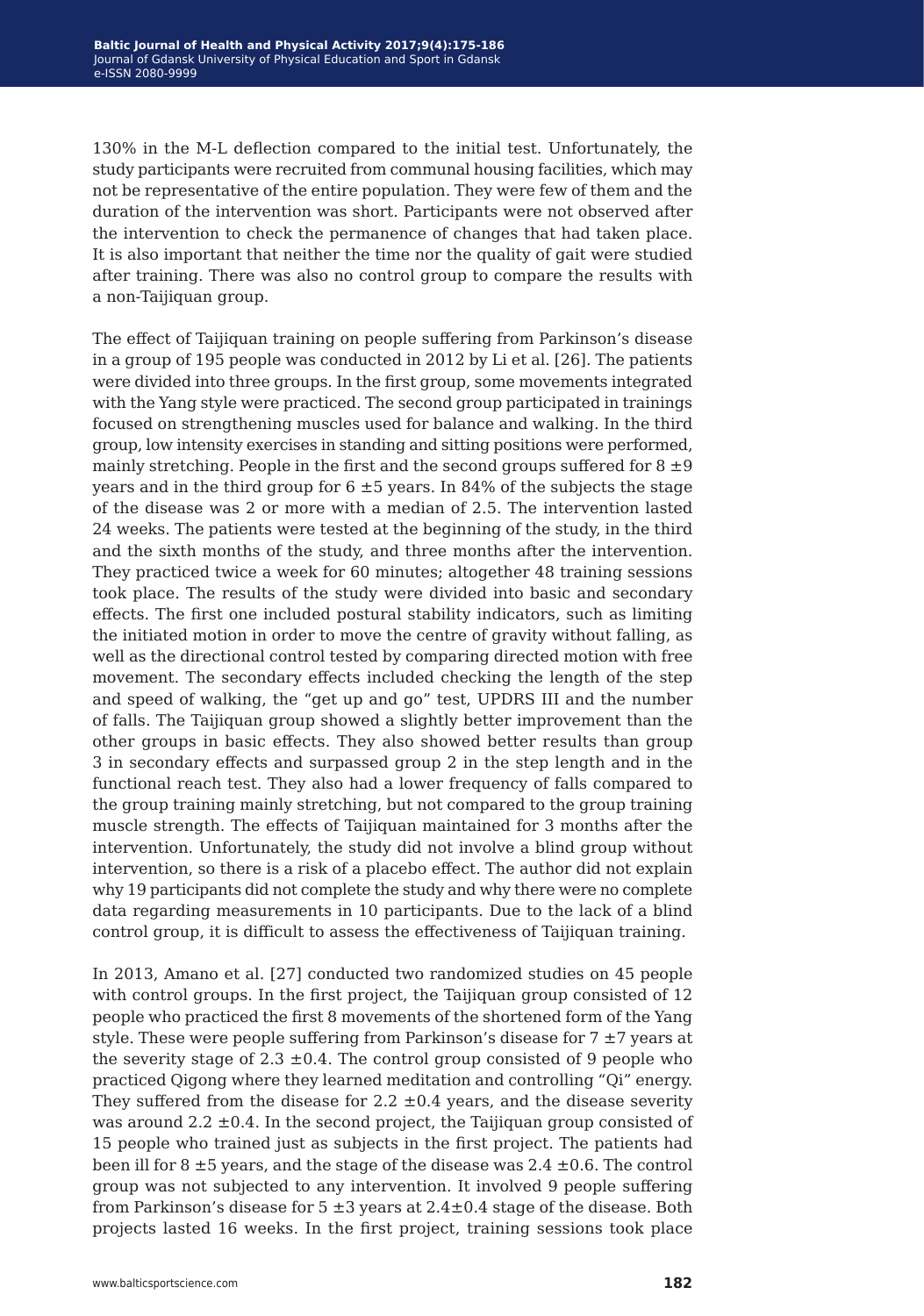twice a week for 60 minutes. In total, 32 training sessions were held. In the second project, training sessions took place 3 times a week for 60 minutes, and the sum of the trainings was 48. The Taijiquan groups in both projects slightly improved their UPDRS score in part III. Examining such elements as gait rhythm, its speed, step length and gait asymmetry, the authors concluded that the combination of both projects showed that 16 weeks' Taijiquan training was ineffective in improving these determinants or in reducing disability in the UPDRS scale. The authors did not describe the methods of randomization of the study. In both projects, each group was small, and the subjects were aware of the purpose of the intervention, which is why the results might have been a placebo effect.

Although Taijiquan training is recommended for people suffering from Parkinson's disease [27, 28, 29, 30, 31, 32, 33, 34], the studies described above have shown conflicting results of the effectiveness of this training for Parkinson patients. Despite the fact that the majority of the discussed results [20, 21, 22, 23, 25, 26] confirm the effectiveness of Taijiquan, only two of these studies had a stronger methodological quality with the Jadad scale score 3. These studies consisted of two case reports, two studies of individual groups and two randomizations. The cases described by Kluding and McGinnis [21] and by Venglar [20] confirm that their participants improved balance and strength of the lower limbs and obtained better results in the reach test and "get up and go" test. However, in the study by Kluding and McGinnis [21], many interventions were used; therefore, any improvement in patients cannot be attributed to Taijiquan alone. It should be remembered that a study in which there were no blind groups and the participants of the intervention were evaluated by their therapists, not external specialists [22], might raise doubts as to its objectivity.

In all the described studies using Taijiquan training as a rehabilitation method, the Yang style was used. Perhaps this is due to its great popularity among elderly people, as among others Liu and Frank [11] think. This style is a combination of free and graceful movements, and the transition from one position to another always takes place in a standing position, so it is easy and safe also for people suffering from Parkinson's disease. Other styles, such as Chen, use more rapid and explosive movements that require more energy during training, which makes them unsuitable for people with Parkinsonism [35].

The aim of the comparative analysis presented in this paper is to demonstrate that the use of Taijiquan techniques has a positive effect on supporting the treatment of patients with Parkinson's disease. Researchers Venglar [20], Kluding and McGinnis [21], or Li et al. [22] indicated that the use of Taijiquan techniques had a significant impact on improving balance. Venglar [20], Kluding and McGinnis [21], Li et al. [22], Amano et al. [27] and Kim et al. [25] showed that Taijiquan training improved the results of the stretching test to varying degrees. Patients manifested significant improvement in functional reach tests in different directions. The results of the "get up and go" test improved in the studies by Kluding and McGinnis [21], Li et al. [22], Hackney and Earhart [23]. In psychological terms, patients had a better frame of mind and greater self-confidence after the study conducted by Kluding and McGinnis [21], Li et al. [20], or Hackney and Earhart [32]. Increased strength was noted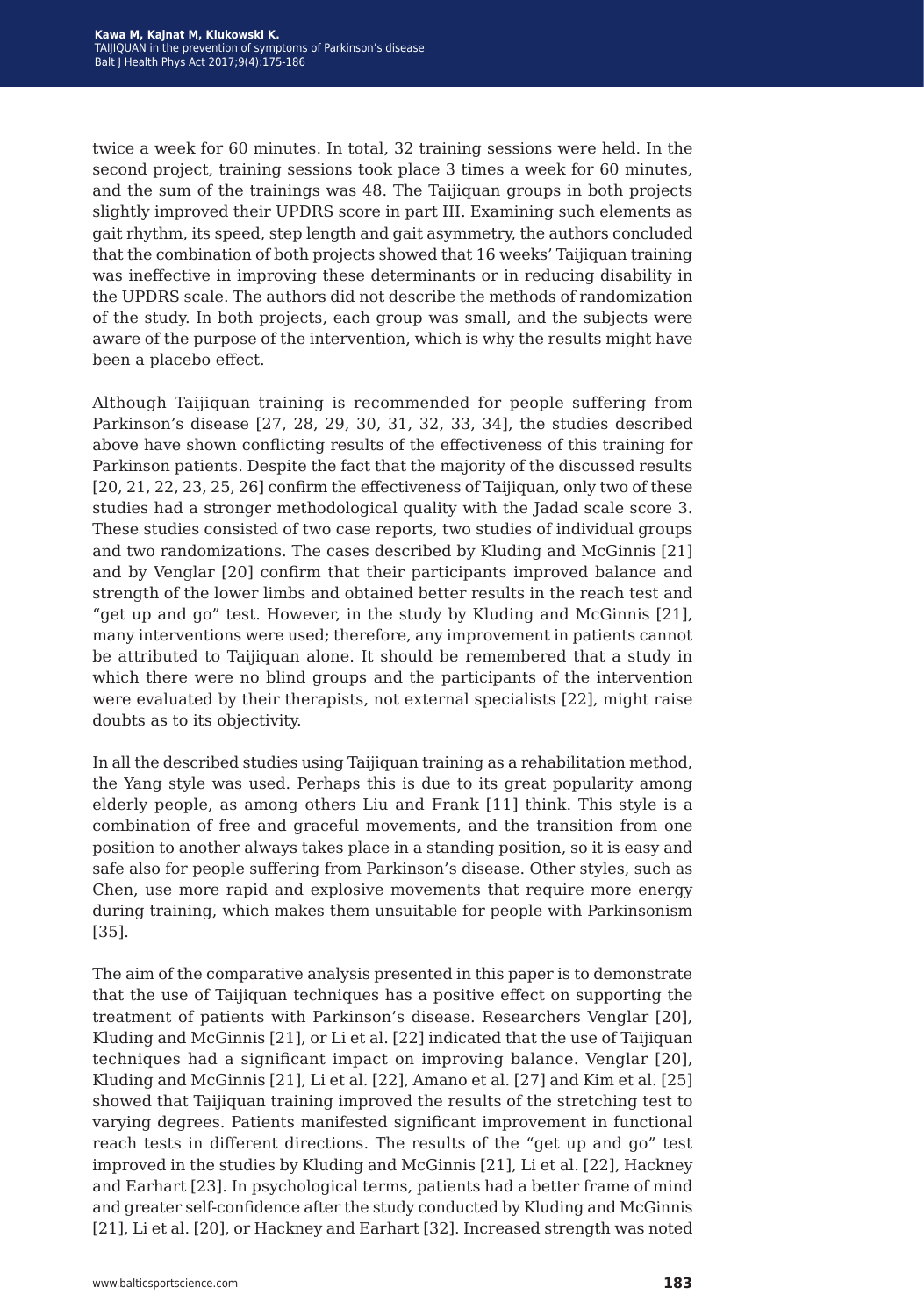in patients in the study by Kluding and McGinnis [21]. Li et al. [20] noticed a significant improvement in the quality and speed of walking in patients undergoing intervention.

By contrast, Amano et al. [27] believe that Taijiquan is ineffective in improving the initiation of walking or in reducing disability on the UPDRS scale. According to Li et al. [26], the group did not reduce the frequency of falls compared to the group practicing only strength training. Hackney and Earhart [23] proved that Taijiquan training did not improve balance in the test of standing on one leg. In addition, their research shows that the subjects did not manifest improvement in the quality and speed of walking forward.

### **limitation**

It should be noted that Taijiquan is a Chinese martial art, and thus research on its impact on individual diseases is largely conducted in the cradle of its creation. Unfortunately, due to this fact some literature on the subject is published in Chinese, which makes the analysis of the research material much more difficult.

## **conclusions**

In the light of research, Taijiquan training has an impact on supporting the treatment of patients with Parkinson's disease, because it:

- improves balance,
- reduces the frequency of falls,
- increases muscle strength,
- improves the quality and speed of walking,
- increases the reach,
- decreases time in the "get up and go" test,
- improves physical efficiency,
- improves well-being and increases self-confidence.

Due to the very wide set of Taijiquan movements, regardless of the style, no definitive recommendations have yet been made on the movements which should be performed. In neither ofthe studies in which the taught sequences were named, was it compared which ones were more suitable for people suffering from Parkinson's disease. It can be assumed that differences in the results of individual interventions were the effect of learning different sequences of movements.

After a detailed analysis of the problem, it can be concluded that Taijiquan training is an effective method supporting the treatment of Parkinson's symptoms. However, it should be remembered that it could only be part of therapy and not create it. There is a need for more detailed research on its effectiveness.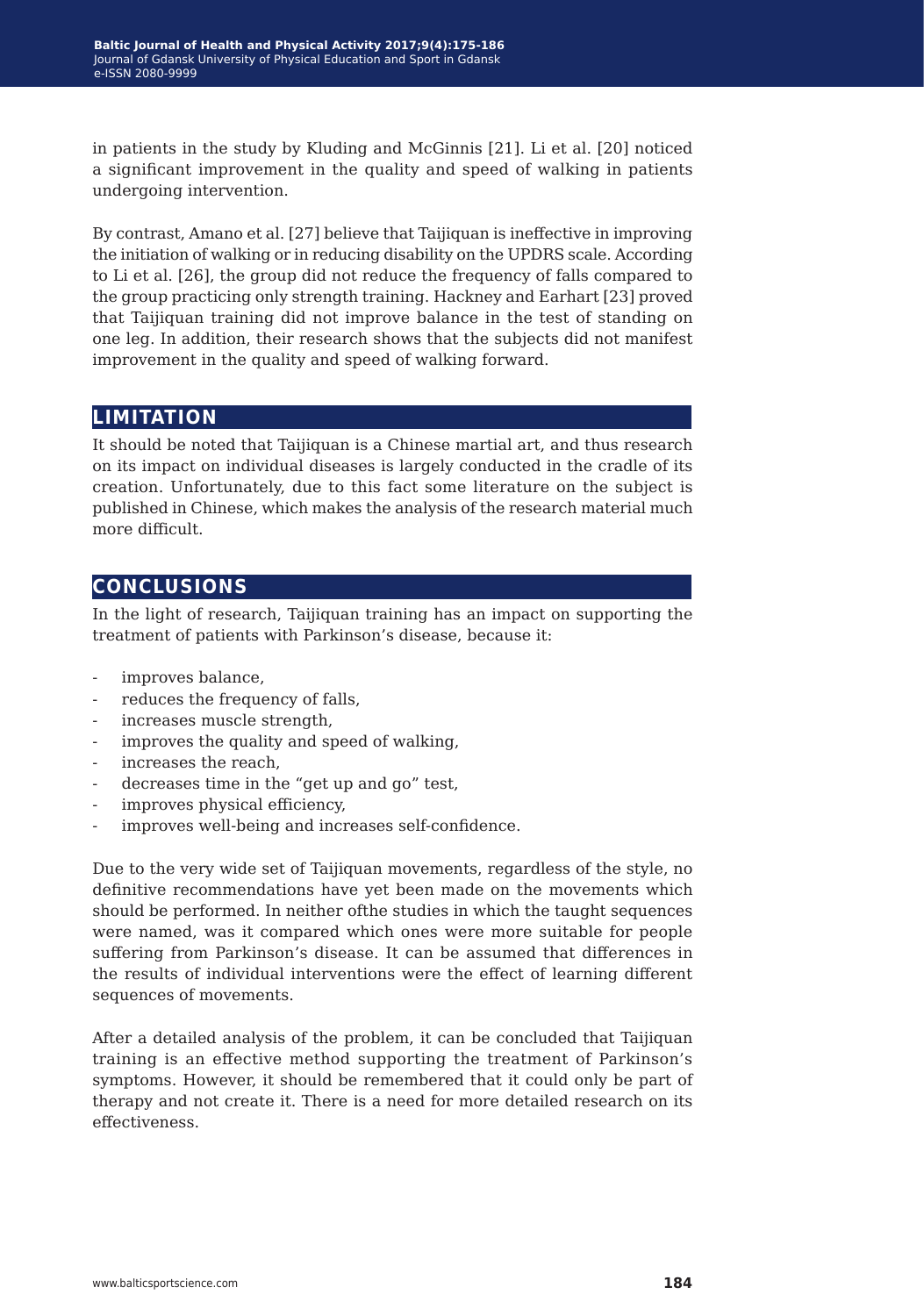### **references**

- [1] Rudzińska M, Gatkowska I, Mirek E, Szczudlik A. Choroba Parkinsona leczenie farmakologiczne i rehabilitacja [Parkinson's disease - pharmacological treatment and rehabilitation]. Kraków: Fundacja "Żyć z chorobą Parkinsona"; 2007, 4. Polish.
- [2] Drożak J, Bryła J. Dopamina nie tylko neuroprzekaźnik [Dopamine not only a neurotransmitter]. Postępy Hig i Med Dośw. 2005;59:405. Polish.
- [3] Potulska-Chromik A, Stefaniak I. Choroba Parkinsona najczęstsze pytania i najtrudniejsze zagadnienia [Parkinson's disease – the most frequent questions and the most difficult issues]. Warszawa: Fundacja "Żyć z chorobą Parkinsona"; 2011, 5-8. Polish.
- [4] Sienkiewicz J. Poradnik dla osób z chorobą Parkinsona [Guidebook for people with Parkinson's disease]. Warszawa: Fundacja "Żyć z chorobą Parkinsona"; 2011, 9-11. Polish.
- [5] Aamondt S, Wang S. Welcome to your brain: Why you lose your car keys but never forget how to drive and other puzzles of everyday behavior. Kindle Edition. New York: Bloomsbury, USA; 2008.
- [6] Kozak-Putowska D, Iłżecka J, Piskorz J, Wójcik G, Nalepa D. Kinezyterapia w chorobie Parkinsona [Kinesitherapy in Parkinson's disease]. Medycyna Ogólna i Nauki o Zdrowiu. 2015;21(1):19. Polish.
- [7] Moore CG, Schenkman M, Kohrt WM, et al. Study in Parkinson disease of exercise (SPARX): Translating high-intensity exercise from animals to humans. Contemp Clin Trials. 2013;36:90-98.
- [8] Fox SH, Katzenschlager R, Lim SY, et al. The Movement Disorder Society evidence-based medicine review update: Treatments for the motor symptoms of Parkinson's disease. Mov Disord. 2011;26(supl3):S2-S41.
- [9] Jöbges M, Heuschkel G, Pretzel C, et al. Repetitive training of compensatory steps: A therapeutic approach for postural instability in Parkinson's disease. J Neurol Neurosurg Psychiatry. 2004;75:1682- 1687.
- [10] Corcos DM, Comella CL, Goetz CG. Tai chi for patients with Parkinson's disease. N Engl J Med. 2012;366:1737-1738.
- [11] Liu H, Frank A. Tai Chi as a balance improvement exercise for older adults: a systematic review. Journal of Geriatric Physical Therapy 2010;33(3):103-109.
- [12] Silberstorff J. Pchające Dłonie. Bojowastrona Taijiquan [The fighting aspect of Taijiquan]. Zabrze: Alfaton; 2012. Polish.
- [13] Fung Y-L. A Short History of Chinese Philosophy. NowyJork: MacMillan; 1961, 65.
- [14] Yang J-M. Taijiquan KlasycznyStyl Yang [Taijiquan classical Yang style]. Kraków: YMAA; 2001. Polish.
- [15] Herman T, Giladi N, Hausdorff JM. Treadmill training for the treatment of gait disturbances in people with Parkinson's disease: A mini-review. J Neural Transm. 2009;116:307-318.
- [16] Maciaszek J, Osiński W, Szeklicki R, Stemplewski R. Effect of Tai-Chi on body balance: Randomized controlled trial in men with osteopenia or osteoporosis. Am J Chin Med. 2007;35(1):1-9.
- [17] Maciaszek J, Osiński W. The effects of Tai-Chi on body balance in elderly people A review of studies from the early 21st century. Am J Chin Med. 2010;38(2):219-29.
- [18] Maciaszek J, Osiński W. Effect of Tai-Chi on body balance: Randomized controlled trial in elderly men with dizziness. Am J Chin Med. 2012;40(2):245-53.
- [19] Nowotny J. Kształcenie umiejętności ruchowych [Shaping motor skills]. Katowice: ŚAM; 2002. Polish.
- [20] Venglar M. Case report: Tai Chi and Parkinsonism. Physiother Res Int. 2005;10(2):116-121.
- [21] Kluding P, McGinnis PQ. Multidimensional exercise for people with Parkinson's disease: A case report. Physiother Theor Pract. 2006;22(3):153-162.
- [22] Li F, Harmer P, Fisher KJ, Xu JH, Fitzgerald K, Vongjaturapat N. Tai Chi-based exercise for older adults with Parkinson's disease: A pilot-program evaluation. J Aging Phys Activ. 2007;15(2):139-151.
- [23] Hackney ME, Earhart GM. Tai Chi improves Balance and mobility in people with Parkinson disease. Gait and Posture. 2008;28(3):456-460.
- [24] Hackney ME, Earhart GM. Effects of dance on movement control in Parkinson's disease: a comparison of Argentine tango and American ballroom. J Rehabil Med. 2009;41(6):475–81.
- [25] Kim HD, Kim TY, Jae HD, Son ST. The effects of Tai Chi based exercise on dynamic postural control of Parkinson's disease patients Chile initiating gait. J Phys Ther Sci. 2011;23(2):265-269.
- [26] Li FZ, Harmer P, Fitzgerald K, et al. Tai Chi and postural stability in patients with Parkinson's disease (clinical report). N Eng J Med. 2012;366(6):511-519.
- [27] Amano S, Nocera JR, Vallabhajosula S, et al. The effect of Tai Chi exercise on gait initiation and gait performance in person with Parkinson's disease. Parkinsonism Relat D. 2013;19(11):955-960.
- [28] Advocat J, Russell G, Enticott J, et al. The effects of a mindfulness-based lifestyle programme for adults with Parkinson's disease: protocol for a Mied methods, randomised two-group control study. BMJ Open. 2013;3(10):e003326.
- [29] de Bruin N, Doan JB, Turnbull G, et al. Walking with music is a safe and viable tool for gait training in Parkinson's disease: the effect of a 13-week feasibility study on single and dual task walking. Park Dis. 2010 Jul 13;2010:483530. doi: 10.4061/2010/483530.
- [30] Modugno N, Iaconelli S, Fiorlli M, et al. Active theater as a complementary therapy for Parkinson's disease rehabilitation: A pilot study. Sci World J. 2010:2301-13.
- [31] Heiberger L, Maurer C, Amtage F, et al. Impact of a weekly dance class on the functional mobility and on the quality of life of individuals with Parkinson's disease. Front Aging Neurosci. 2011;eCollection 2011:3-14.